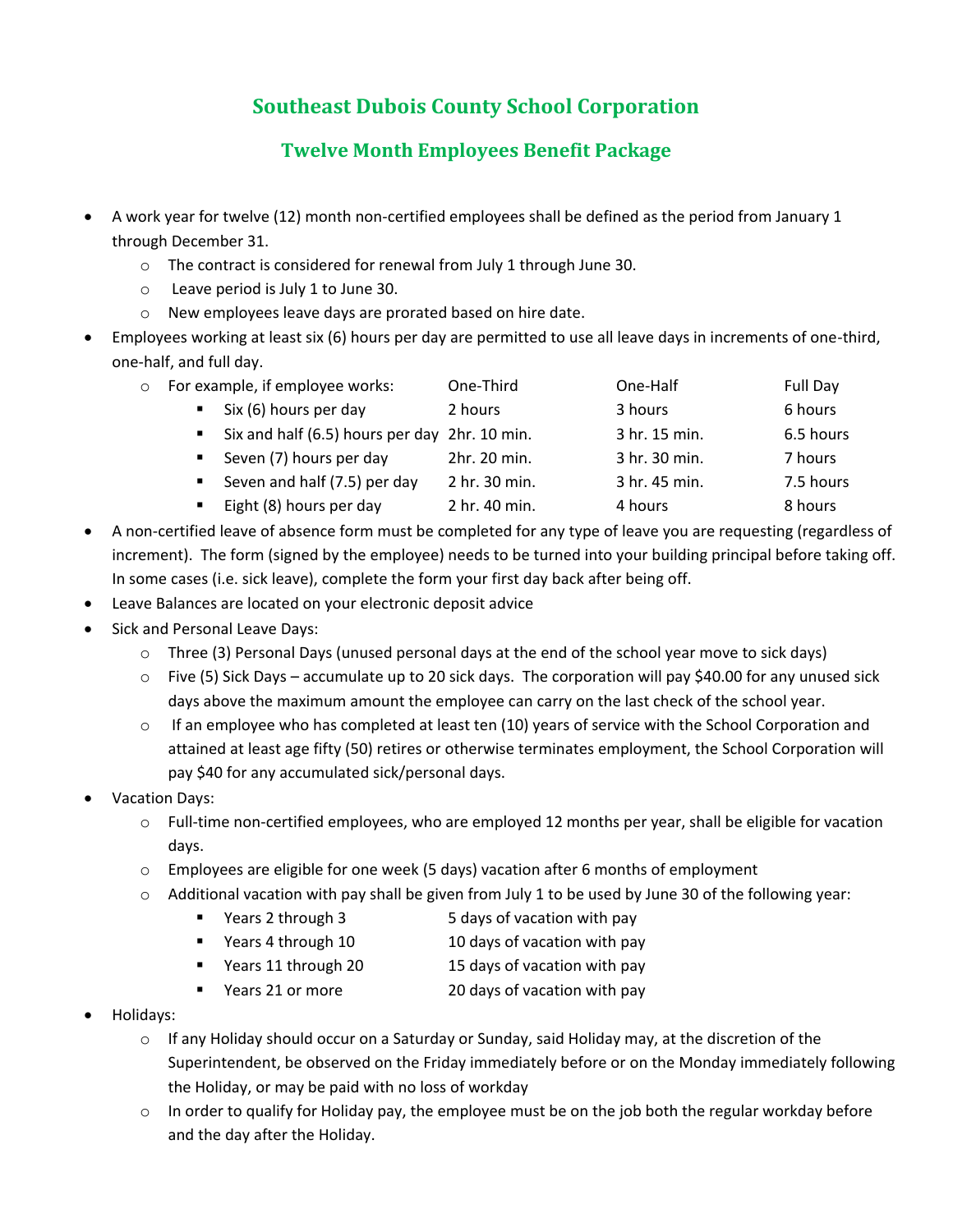- $\circ$  Holiday hours shall be computed based upon the average number of hours per day normally assigned to that employee, but in no event more than eight (8) hours.
- $\circ$  Holiday hours will not be included in computing overtime hours during the week in which said Holiday occurs. (see Board policy #4434 for more detail)
- o Full-time non-certified employees shall be paid for the following Holidays:
	- Labor Day
	- Thanksgiving Day
	- **EXECT:** Friday following Thanksgiving Day
	- Christmas Eve
	- Christmas Day
	- New Year's Eve
	- New Year's Day
	- Memorial Day
	- $\blacksquare$  4<sup>th</sup> of July
- Bereavement Days:
	- o For the purpose of bereavement leave, an "employee" shall be defined as being a person employed by the School Corporation for a minimum of twenty-five (25) hours per week for not less than nine (9) months per calendar year. Said employee must, during said absence, attend the burial rites of the stated family member; said burial rites must occur while said employee is performing duties as assigned by the School Corporation; and said burial rites shall not occur during the time when said employee is absent from assigned duties due to vacation, Holiday, or leaves of absences, or sick leave, which may have been previously granted or approved by the School Corporation. (Adopted by School Board 12/17/96)
	- $\circ$  In the case of the death of the following, the employee is entitled to be absent without loss of compensation:
		- Employee's Spouse Six (6) consecutive day period beginning, at the option of the employee, on the date of death or on the day following date of death.
		- Child, Step-Child, Mother, Father, Step-Mother, Step-Father, or any relative who at the time of death was living as a member of the employee's household – Three (3) consecutive calendar period beginning, at the option of the employee, on the date of death or on the day following date of death.
		- Grandparent, Grandchild, Brother, Sister, Mother-in-Law, Father-in-Law, Brother-in-Law, or Sister-in-Law of the employee or employee's spouse, not living in the household – Two (2) consecutive calendar days, one such being the date of burial rites.
		- Uncle or Aunt of the employee or employee's spouse  $-$  One (1) day
- \$35,000 Term Life Insurance policy (must work twenty-five (25) hours per week). Employee pays \$1 per year.
- Dependent Life Insurance available for spouse and children. Employees pays 100% of the cost (must work 30 hours per week)
- Health Insurance benefits (same as certified staff) must work thirty (30) hours per week
- Vision, Dental, and Disability Insurance benefits (same as certified staff) must work thirty (30) hours per week. Employee pays \$1 per year.
- Section 125 benefits available through American Fidelity– cancer insurance, accident insurance
- Other Section 125 benefits available Health Savings Reimbursement and Dependent Care Reimbursement
- Other Payroll Deductions Available: American Fidelity Assurance Life Insurance, American Fidelity Assurance Disability Insurance, Dubois-Pike Federal Credit Union